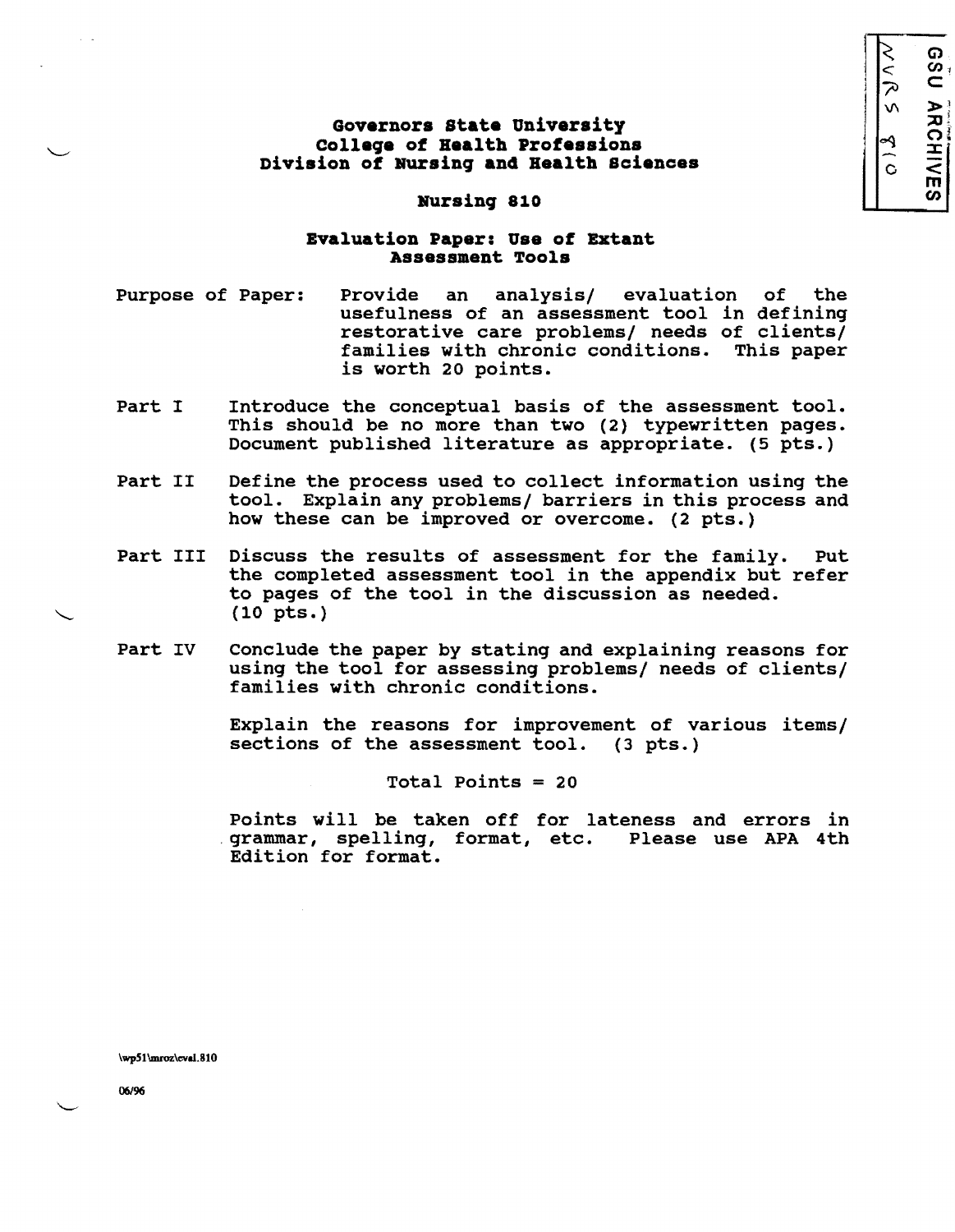## Governora state Univeraity College of Health profeaaiona Diviaion of NUrsing and Health Sciences

#### NUrsing 810

### Researchable Nursing Problem Paper

Purpose: Relates to *11* and *15* of NURS 810 Course Objectives

Directions: You are to state a researchable nursing problem related to practicum focus. For example: need for services for specific patient population/ families/<br>siblings. grandparents. etc.: lack of or no siblings, grandparents, etc.; lack of research in a particular clinical concern area, replication of a study using a similar design but with a different patient population, etc. You need to justify the need for this nursing problem with at least 20 articles from refereed journals. This means you use the research critically. Critiquing, synthesis and analysis of research articles should be done in order to document your case for this research problem.

Paper length: 10-15 pages, maximum

Points: 20 points

Suggested outline: Introduction: background and circumstances which led to your choice of this nursing researchable problem. (3 points)

> Body: use at least 20 articles from refereed journals to cite or build your case for why this is a researchable nursing problem. (10 points)

> Summary conclusion: summarize your main points; end with specific nursing research question(s) (7 points)

Format: Use APA Fourth Edition

Note: The Points will be taken off for lateness and error in grammar, spelling, format, etc.

\mroz\paper.810 06196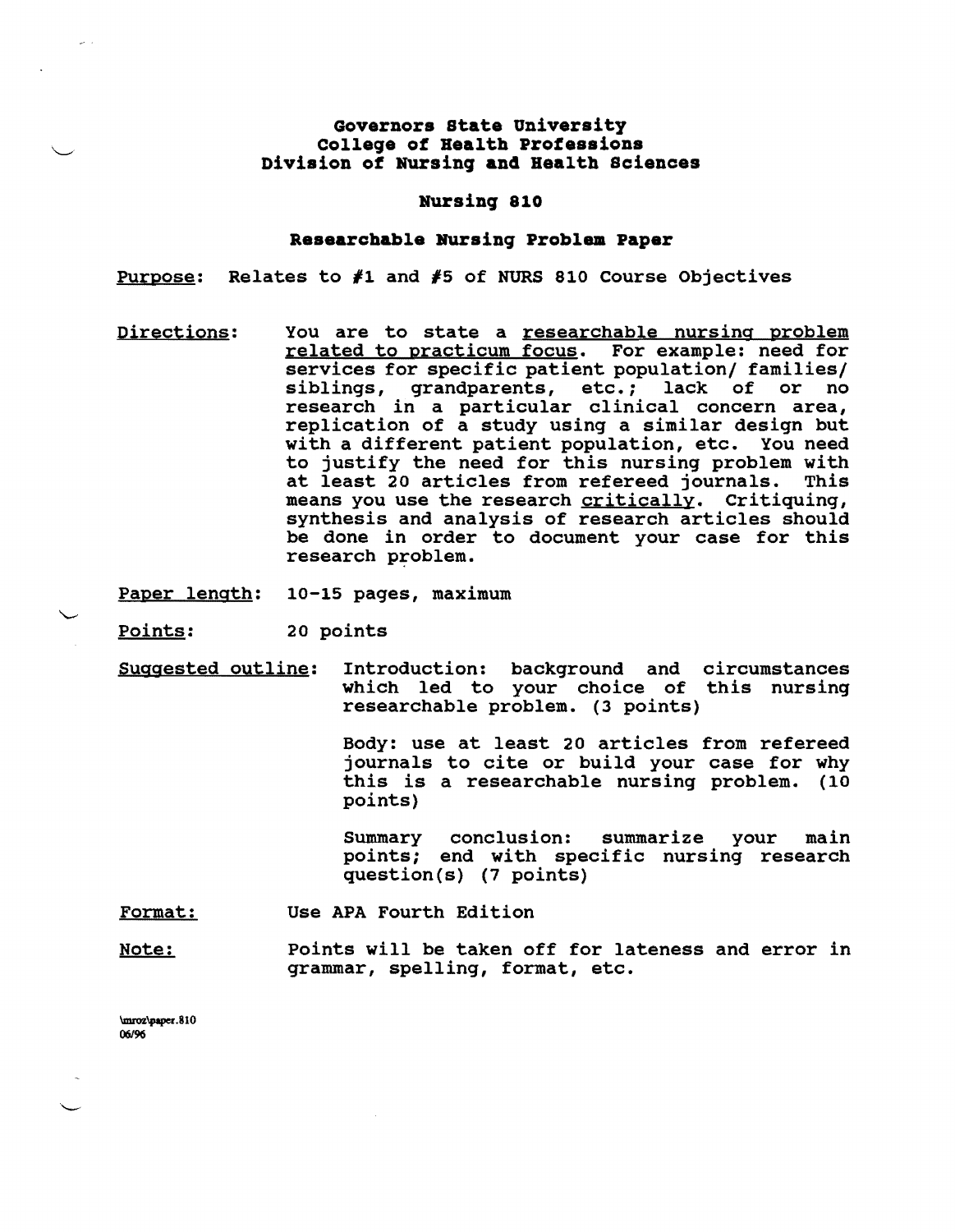### **GOVERNORS STATB UNIVERSITY COLLEGB OF HEALTH PROFESSIONS DIVISION OF NURSING & HEALTH SCIENCES**

### NURS 810 EVALUATION PAPER

Paper Length: maximum length 15-20 pages

Points: 25 points

The following items will be addressed in this paper:

- 1. Introduction: Brief overview of the conceptual framework as implemented in your clinical setting(s) this trimester. (2 points)
- 2. Discuss the factors which promoted your clinical conceptual's framework effectiveness and the rationale for why it worked. (3 points)
- 3. Discuss the factors that prevented the effective application of your clinical conceptual framework and the rationale for or your clinical conceptua<br>why it didn't. (3 points)
- 4. Discuss how you would change your conceptual framework based on your clinical experiences in NURS 810. Please include your conceptual framework with your revisions and develop a pictorial schema of this at the end of the paper. (5 points) pictorial schema of this at the end of the paper.
- 5. In what ways do you see the value of a theory-driven practice in caring for the patients/families in your practicum? (4 points)
- 6. Define and discuss insights gained from your clinical practicum pertaining to:<br>a. the role of the r
	- the role of the restorative nurse in improving the delivery of care for clients that you implemented in your restorative conceptual framework. (4 points)
	- b. the role of the restorative nurse in changing health care policy (4 points)
- 7. Format- Please use APA Fourth Edition

Note: Points will be taken off for lateness and errors in grammar, spelling, format, etc.

\wp51\mroz\evaluate.810 "---- *06/96*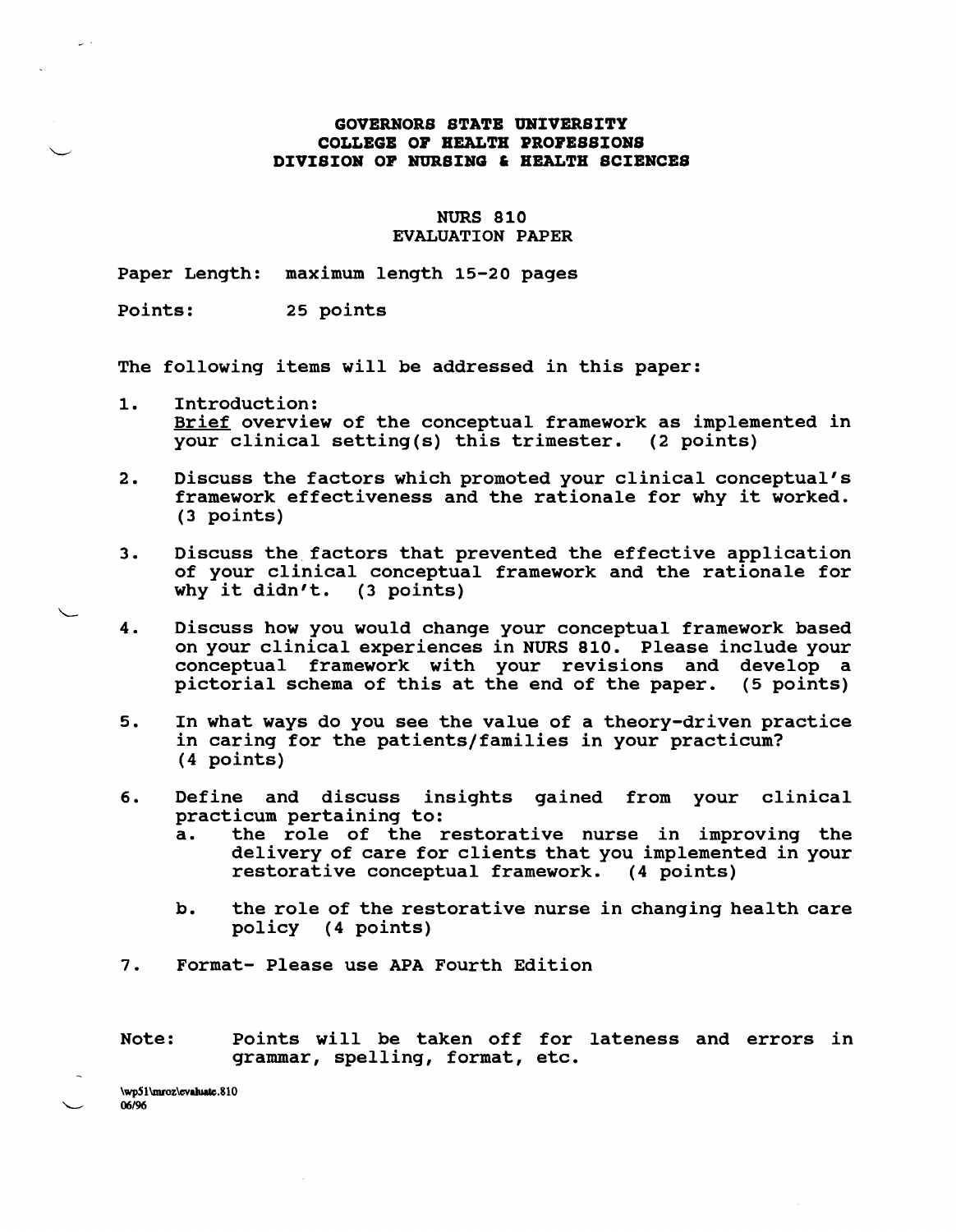#### **GRADUATB PBACTICUM**

#### **GUIDELINES FOR ORAL PRESENTATION**

- 1. Negotiate topic with faculty and colleagues in your practicum course by the sixth week of class.
- 2. Time allotment 45-60 minutes total. Please allow time at end for class discussion.
- 3. Please hand out to group; Objectives for your presentation, content outline, and reference list. Other handouts will be your decision.
- 4. If you need to use an overhead projector, please let instructor know so that one will be in the classroom. You can<br>buy overheads transparency film from the bookstore. The buy overheads transparency film from the bookstore. library has some also, should you want to xerox onto an overhead film. They can assist you with that in the library.
- 5. Other AV aids slide projector, audio recorder etc., if these are needed please notify instructor  $1 - 2$  weeks ahead of time so that they can be signed out from the CHP Dean's office.
- 6. Should you wish to show a video from GSU library collection, a form can be obtained from the library which one instructor co-signs with you.
- 7. Please use APA format for references and handouts.
- 8. As always, points will be taken off for grammar, spelling, and format errors in handouts/overheads.
- 9. Total Points = 15 including participation in all seminar sessions. Points will be subtracted for absences.
- 10. You will be asked to complete the attached evaluation form as a self evaluation measure.
- 11. Your peers will also complete attached to give you collegial feedback.

form.810